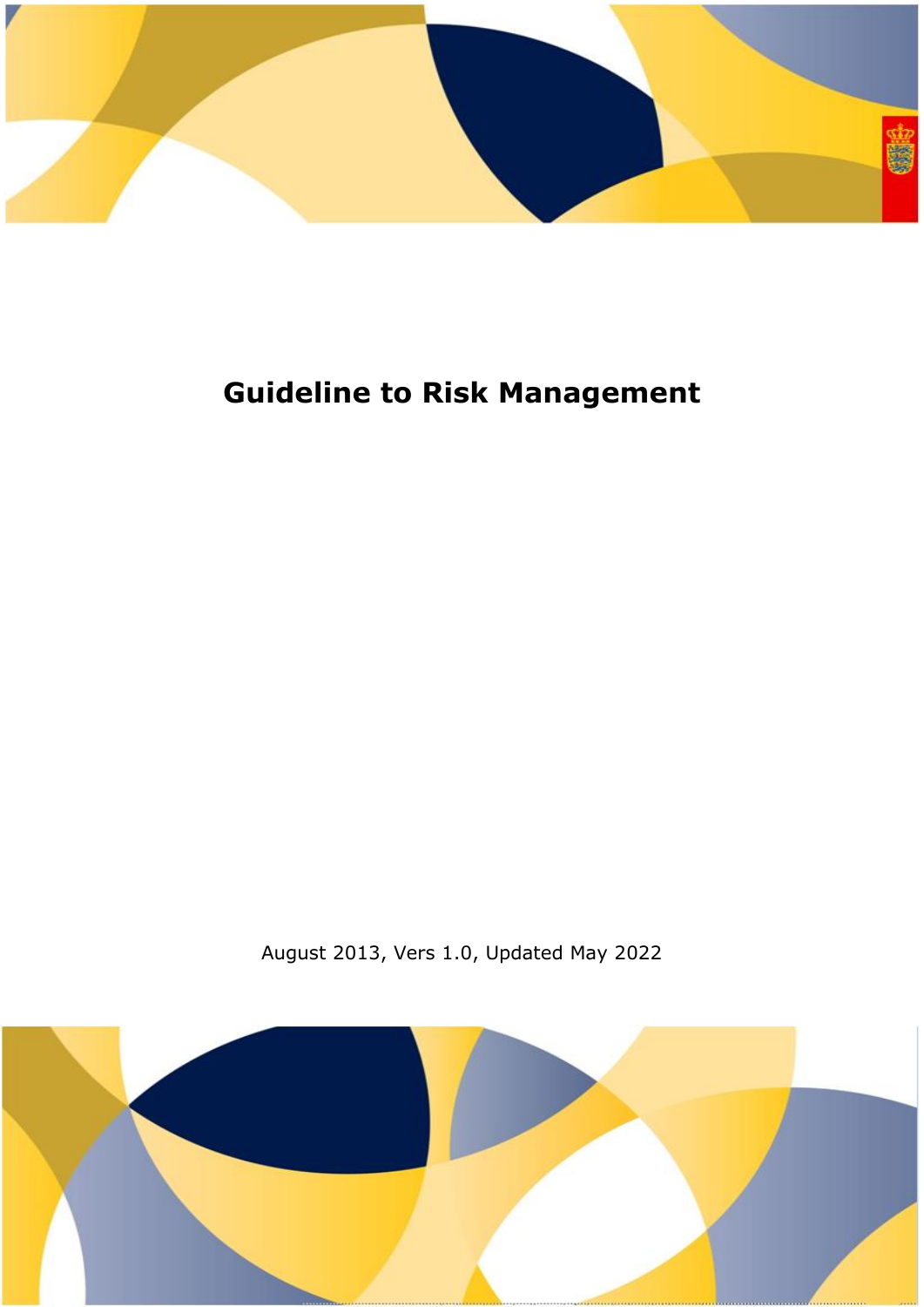## **Index**

| 1           |               |                                                                                       |  |  |
|-------------|---------------|---------------------------------------------------------------------------------------|--|--|
| $2^{\circ}$ |               |                                                                                       |  |  |
|             | 2.1           |                                                                                       |  |  |
|             | $2.2^{\circ}$ |                                                                                       |  |  |
|             | 2.3           | Assessment of likelihood and impact of programmatic and institutional risk factors  7 |  |  |
|             | 2.4           |                                                                                       |  |  |
|             | 2.5           |                                                                                       |  |  |
| 3           |               |                                                                                       |  |  |
|             | 3.1           |                                                                                       |  |  |
|             | 3.2           |                                                                                       |  |  |
|             | 3.3           |                                                                                       |  |  |
|             | 3.4           |                                                                                       |  |  |
|             |               |                                                                                       |  |  |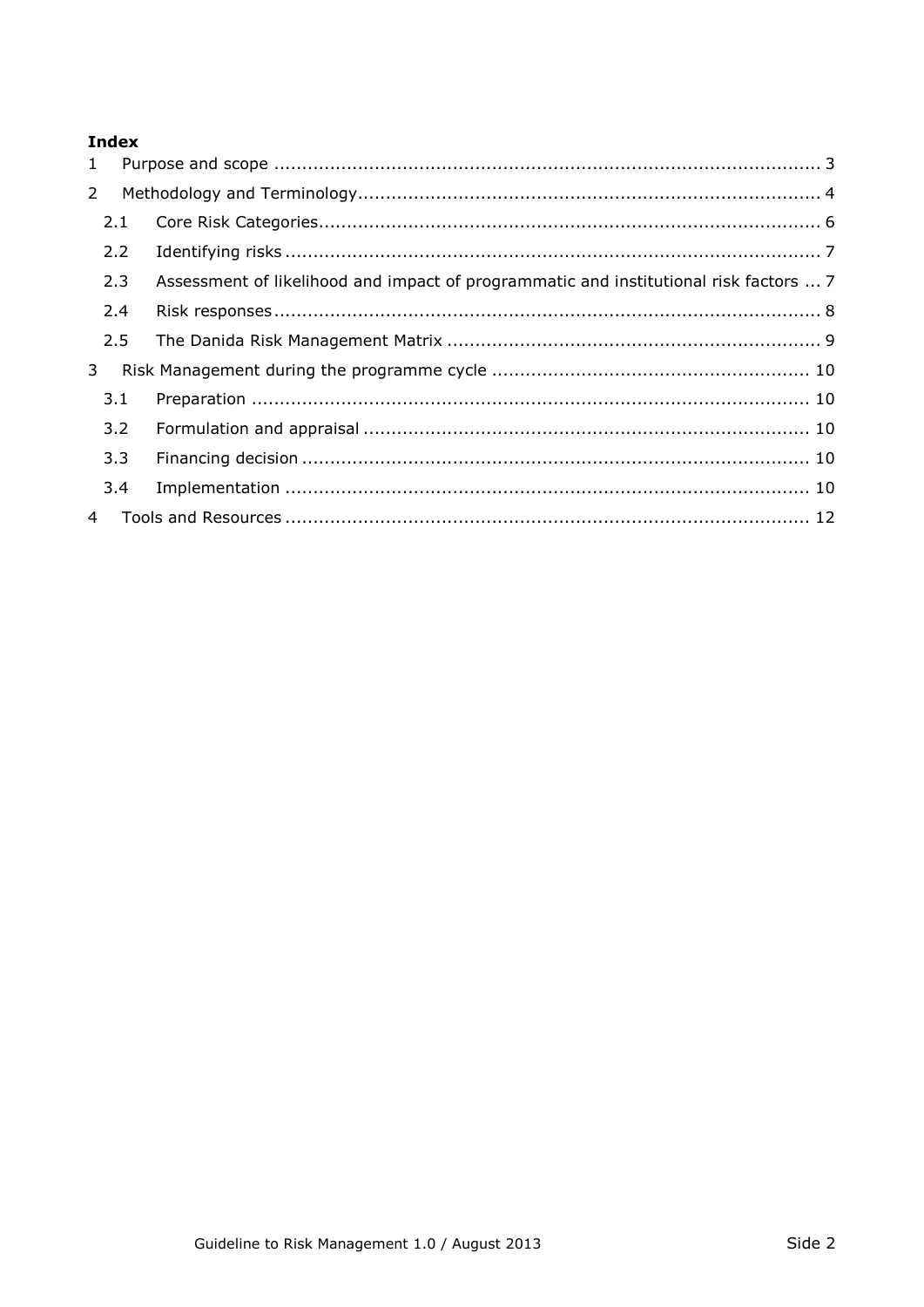# <span id="page-2-0"></span>**1 Purpose and scope**

The Guidelines for Risk Management provides tools for risk management that includes identifying, assessing, monitoring, making decisions on and communicating risk issues in programmes and projects supported by Danida. Risk management is already an integrated part of Danida's program cycle and the purpose of this guideline is to facilitate a more explicit and uniform approach to Risk Management in Danida.

The target group of the guidelines is Danida staff and external partners working with preparation and implementation of development programmes and projects.

The guidelines apply (with a few exemptions as listed in Box. 1) to all bilateral and multilateral programmes and projects. However, the extent of underlying analytical work and expected level of detail depends on the scope, complexity and overall risk level of the programme or project in case. For large and complex programmes the risk assessment should be informed by thorough analysis as an integrated part of the preparation process whereas the risk assessment in preparation of support to small project could be a desk exercise.

Likewise, though the guidelines and tools applies to all programmes and projects, the content of the Risk Management Matrix will be very different depending on objective of the programme and the context, e.g. support to a multilateral organisation in a fragile environment or a country programme in a stable priority country. Due

### **Box 1: Grants for which these guidelines are not mandatory**

(Finance act accounts in brackets)

- Personnel assistance (06.32.04)
- Loans and debt relief (06.32.07)
- On-going agreements with partner CSOs (06.33)
- Information and communication about Danish development cooperation (06.35)
- Multilateral assistance through the UN (06.36)
- Development banks, funds and the EU (06.37)
- Research cooperation (06.38.02.19)
- Humanitarian funding (06.39)
- Activities where the majority of the grant is to be disbursed i.e. contracts. (other Std. Codes than 62-64)

to the diversity in Danish development cooperation, guidelines do not offer specific advice in regard to how to respond to identified risks.

To the extent feasible the risk management should be carried out jointly with other donors and partners.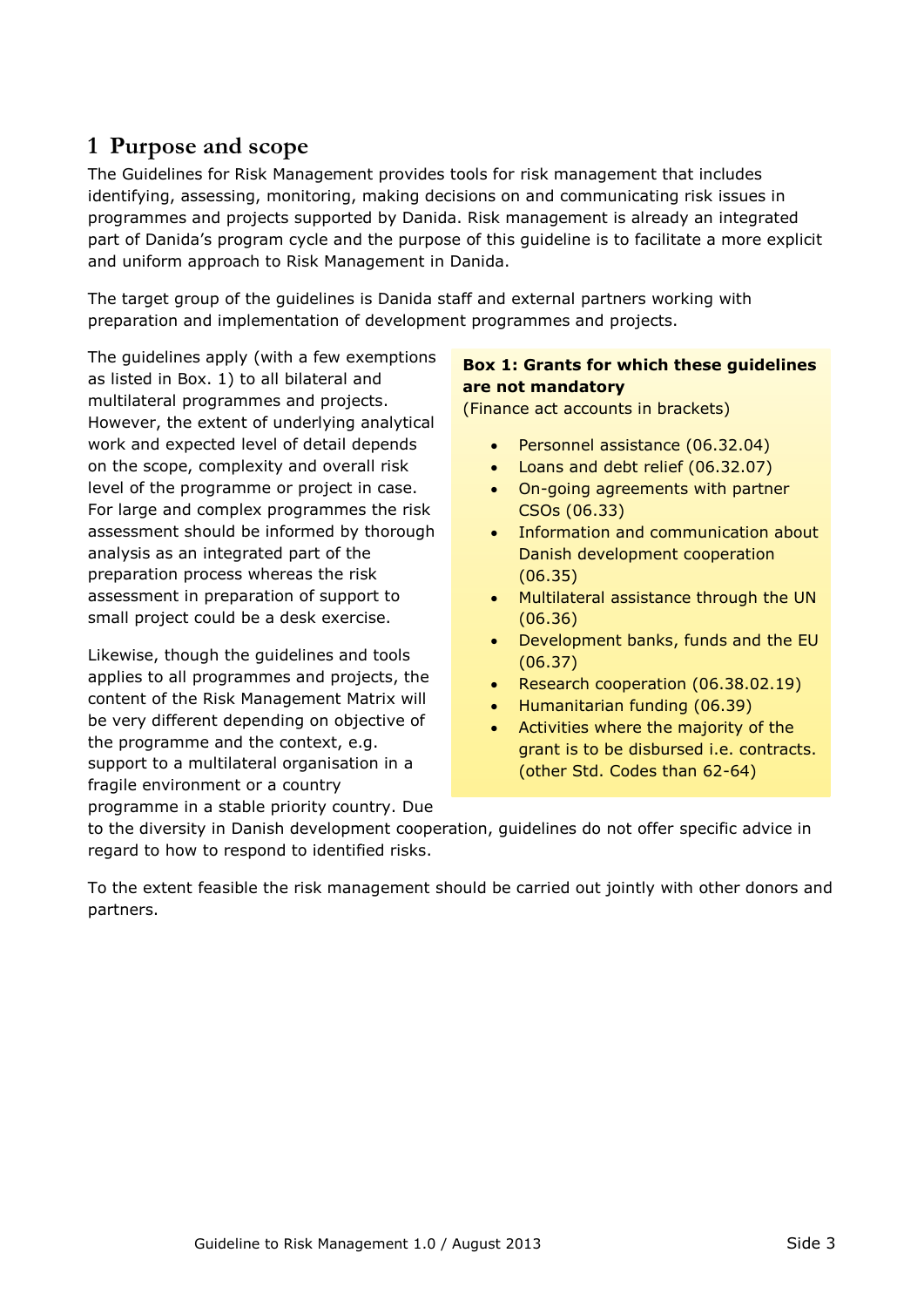# <span id="page-3-0"></span>**2 Methodology and Terminology**

Risk management is defined and conducted by donor agencies in systems that vary from very simple to very complex. Also terminology and assessment methodology vary. The Danish approach is to keep risk management as simple as possible and to adopt core principles that are applied by others. The terminology used is based on the terminology that Denmark has proposed as a common terminology to a broad range of donors as follow-up to the High-Level Meeting in Busan. A common and standardised terminology has proved important in order to avoid misunderstandings in communication and cooperation in regard to risk management.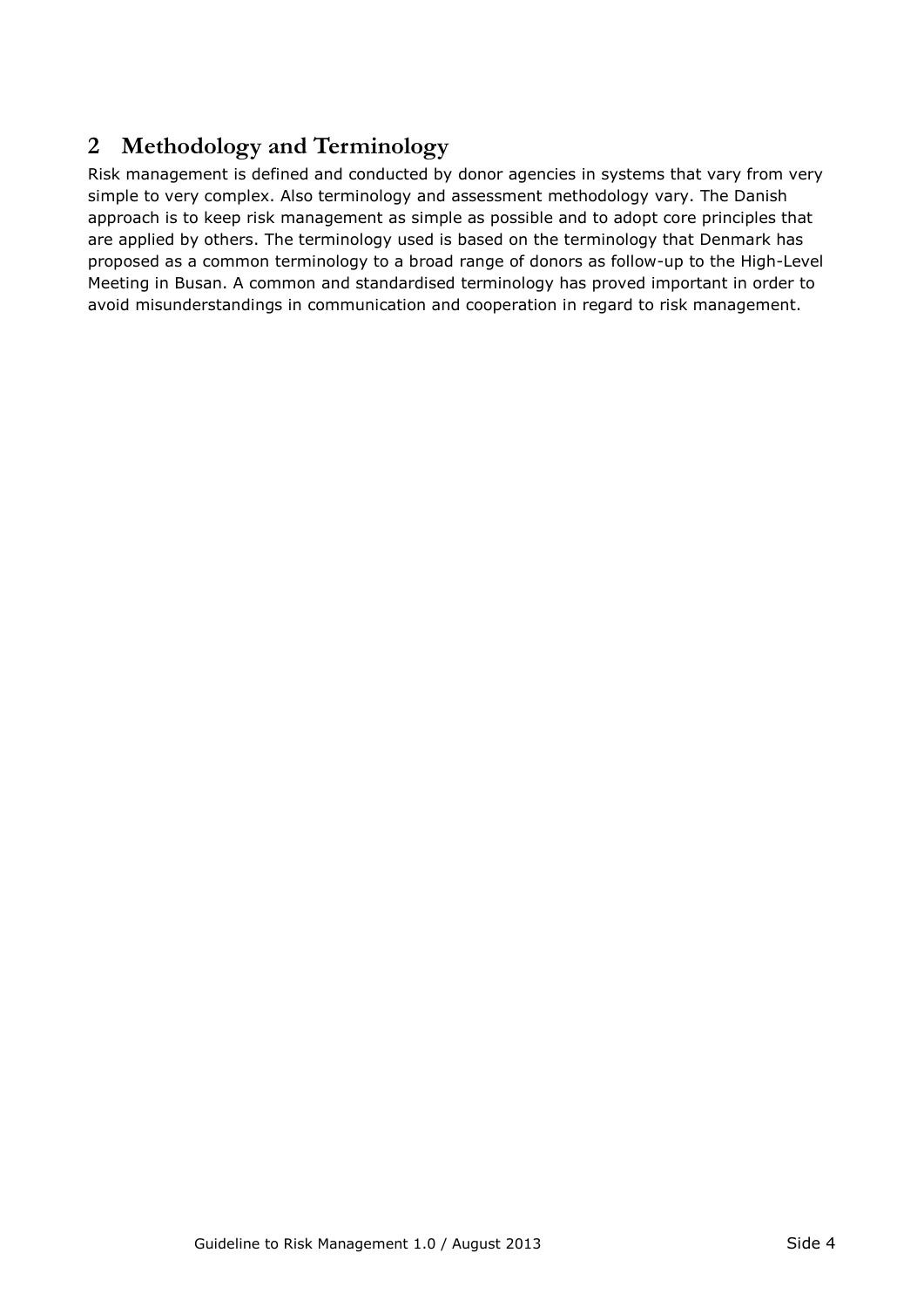Risk Management can be summarised in the 8 steps below.

#### **8 Steps in risk management**

- 1) Determine the contextual risk level
- 2) Identify potential programmatic and institutional risks and then estimate and rate likelihood and impact of each risk
- 3) Prioritise and shortlist identified risks according to estimated likelihood and impact
- 4) Identify risk response measures to be applied to shortlisted risks
- 5) Qualify ratings for likelihood and impact according to expected effect of planned risk responses
- 6) Estimate the combined residual risk
- 7) Present risk assessment to granting authority as part of grant notice
- 8) Monitor risk development during implementation and adjust risk response measures accordingly

It should be kept in mind that risk management is not only about minimising risk but also includes balancing the risks against opportunities and results of providing support, or alternatively the negative results of not providing support.

Risk management should be seen as an iterative process where i.e. implementing risk responses influence programme design and vice versa.

#### **Box 2: Terminology**

Risk Management is a systematic approach to setting the best course of action under uncertainty by identifying, assessing, understanding, making decisions on and communicating risk issues. Also includes balancing risk and opportunity.

Risk – The potential for a defined adverse event or outcome to occur

Risk Outcome – The adverse event or outcome itself, i.e. the result of the risk being realised.

Risk Factor – factors that may cause the risk outcome to occur, or make it more likely.

Risk level – the combined assessment of the probability and impact of a Risk Outcome

Residual risk level is the remaining level of risk after taking into consideration risk mitigation measures and controls in place.

Risk response refers to the continuum of measures of risk mitigation or control that are developed and implemented to address an identified risk.

Core Risk Categories are used for overarching categorisation of risks as contextual, programmatic and institutional as proposed by DAC/INCAF

Risk Parameters sorts different types of risks under each of the three core risk categories

Risk Management Matrix is the template for assessing and monitoring risks at contextual, programmatic and institutional level.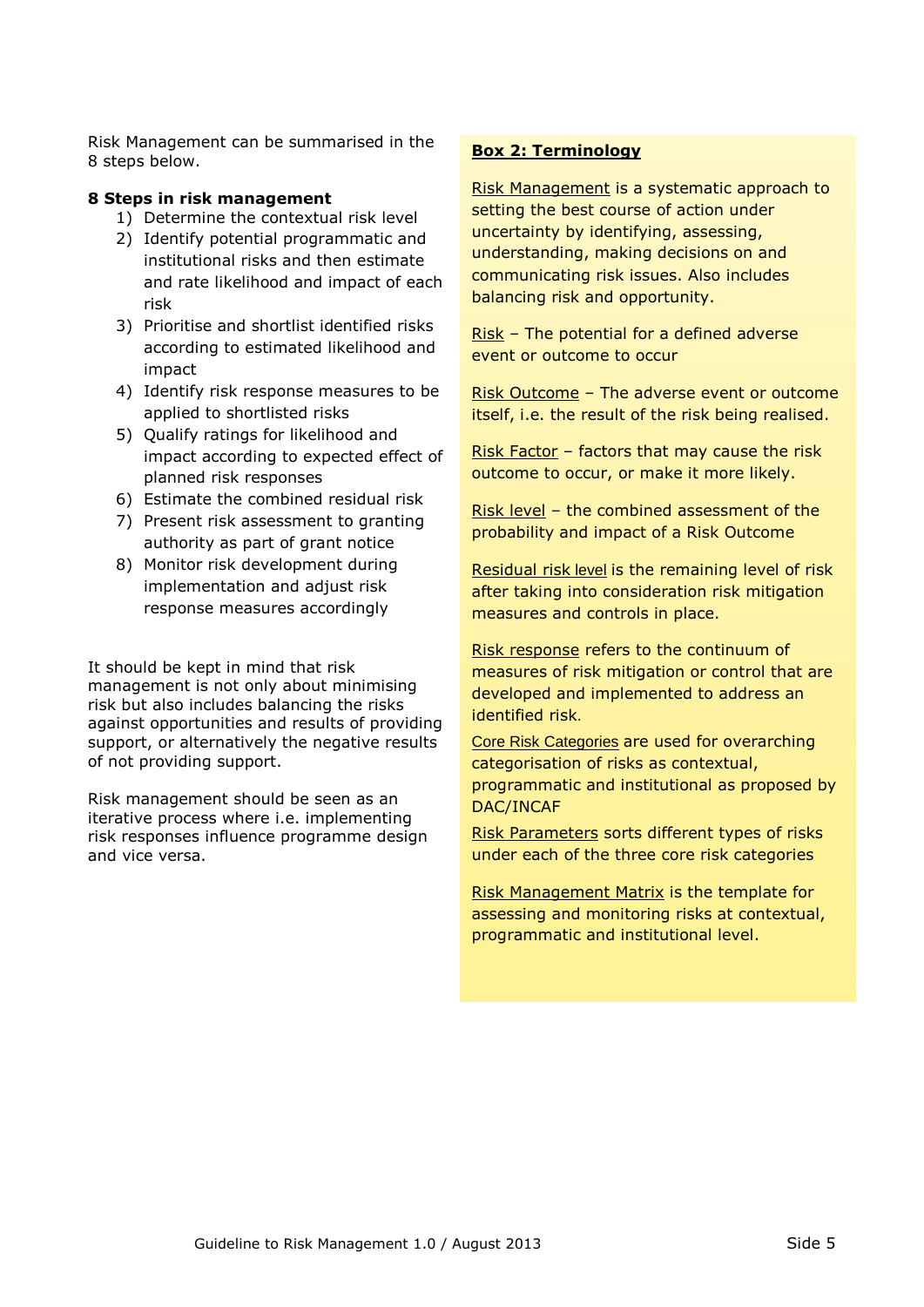#### <span id="page-5-0"></span>**2.1 Core Risk Categories**

Three overall core risk categories are used as the overall risk management framework. The core risk categories is a generally accepted approach originally proposed by INCAF<sup>1</sup> and later widely known as "The Copenhagen Circles" due to Denmark's hosting of several seminars on risk management in 2011 and 2012.



#### **Fig. 1 Core Risk Categories - The Copenhagen Circles**

#### **Contextual Risk**

Contextual Risks covers the range of overall potential adverse outcomes that may arise in a particular context and hence could impact a broader range of risks at programmatic and institutional level. The context will usually be a country or region but could for certain programmes also be a global thematic or political frame. External actors usually have very limited control over contextual risk.

#### **Programmatic Risk**

Programmatic risk includes two kinds of risk: (1) the potential for a development programme to fail to achieve its objectives; and (2) the potential for the programme to cause harm in the external environment.

With regard to (1), the risk factors for programme failure include many of the contextual risks. But there are many other reasons for potential programme failure. These include inadequate understanding of the context or flawed assessment of what needs to be done; management and operational failures; and failures of planning and co-ordination. Risk is also associated with new or innovative programme approaches (although there may also be risk in failing to innovate). One common reason for failure to achieve programme objectives is that the objectives themselves are simply too ambitious, either in their nature or time frames.

With regard to (2), programme interventions may both exacerbate and mitigate contextual risks. This includes the potential for aid to do damage to the economy or to the government of the country in question, or to exacerbate conflict and social divisions.

#### **Institutional Risk**

-

Institutional risk is sometimes also called political risk and includes "internal" risk from the perspective of the donor or it's implementing partners. It includes the range of ways in which an organisation and its staff or stakeholders may be adversely affected by interventions.

<sup>&</sup>lt;sup>1</sup> International Network on Conflict and Fragility, a subsidiary body of the OECD Development Assistance Committee (DAC).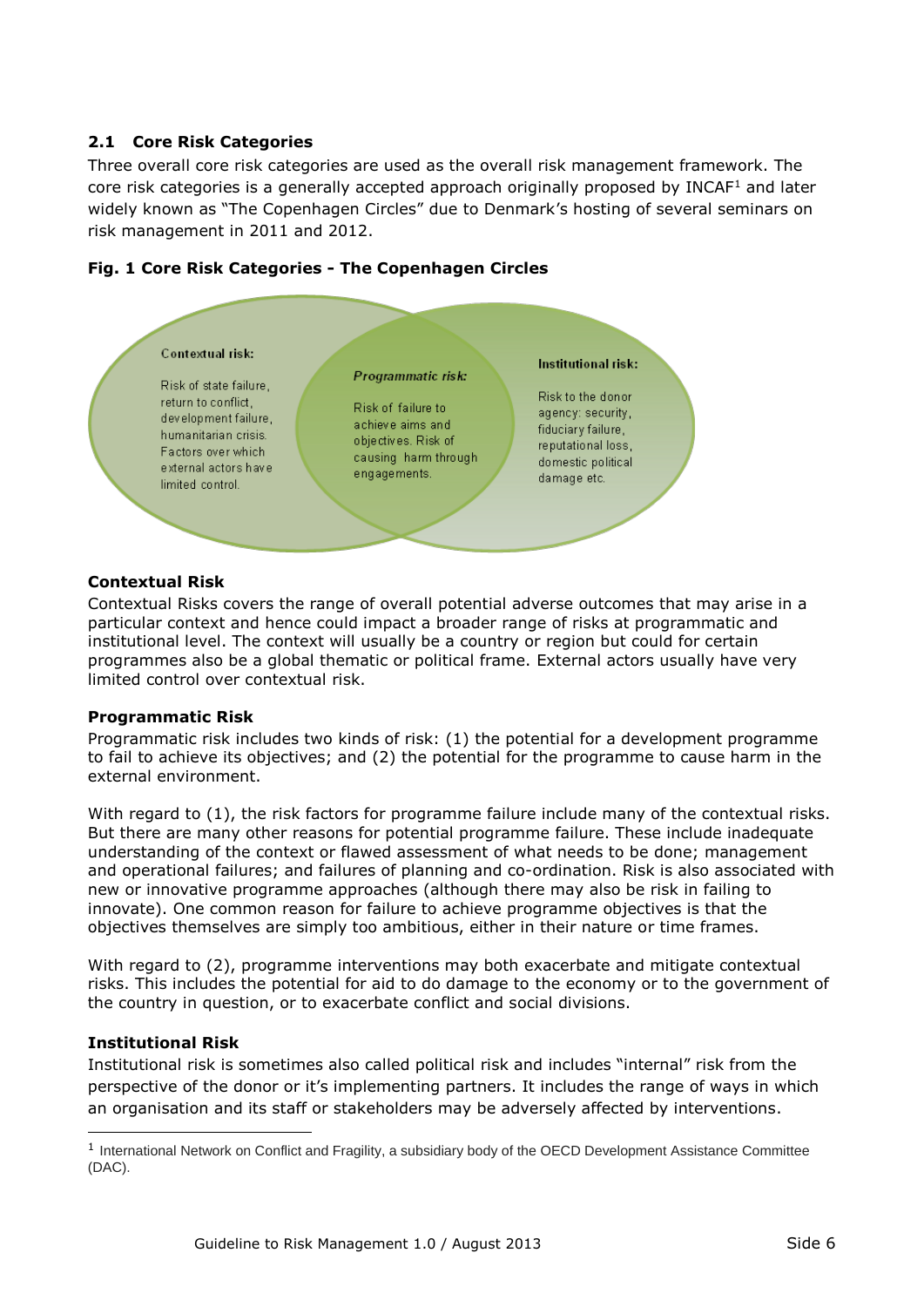Institutional risk will often be related to operational security or reputational risk parameters. The risk parameters are usually the same as for programmatic risk but the perceived impact is often different at institutional level. Perceived impact might also differ considerably depending on whether the viewpoint is from the perspective of an implementing partner or a donor headquarters. While contextual risk and programmatic risk often can be managed jointly, the institutional risk management is typically individual for different stakeholders.

### <span id="page-6-0"></span>**2.2 Identifying risks**

Identifying relevant risks is to a high degree subjective, and different people might have different estimations of likelihood and impact of a risk outcome. Preparation and management of a risk profile is done by the mission or department responsible for the programme or project in case. It is important that at least two staff members participate in the choice of risk factors and following assessment of the level of associated likelihood and impact and the pertinent risk response. It is recommended to anchor verification of the risk management with a local program committee or similar. This not only supports a more consistent assessment of the local risk profiles but also enables a knowledge sharing in the unit, reinforcing this consistency of the individual view of likelihood and impact.

Whenever possible it is advised to seek joint risk assessment with likeminded donors active along with Danida on ground. In most cases it is possible to apply a joint assessment on both contextual and programmatic risk factors. It may be less feasible to do a joint assessment of the institutional risk factors as individual partners often will assess risk impact differently.

Annex A provides a structured overview over a broad range of risk parameters and provides examples of risk outcomes in each of the three Core Risk Categories. The table do not in any way amount to a complete list of risk parameters and not all parameters listed are relevant in all settings. The concrete risk outcomes will depend on the actual situation. The Annex also provides a (still) few proposals for external sources for assessment of various risks. When feasible it is advised to use external, independent and regularly updated sources for risk assessment as such practise ease the burden of regular reassessment and to some extend provide a neutral basis for discussing risks with partners.

#### <span id="page-6-1"></span>**2.3 Assessment of likelihood and impact of programmatic and institutional risk factors**

For each programmatic and institutional risk, the likelihood of their occurrence as well as the potential impact should be determined. The risk level is the combined assessment of the likelihood that risk factor is released and the impact of the released risk. Danida uses a four level scale of likelihood and impact as indicated below. The scale for the combined risk uses the same terminology as the scale for impact.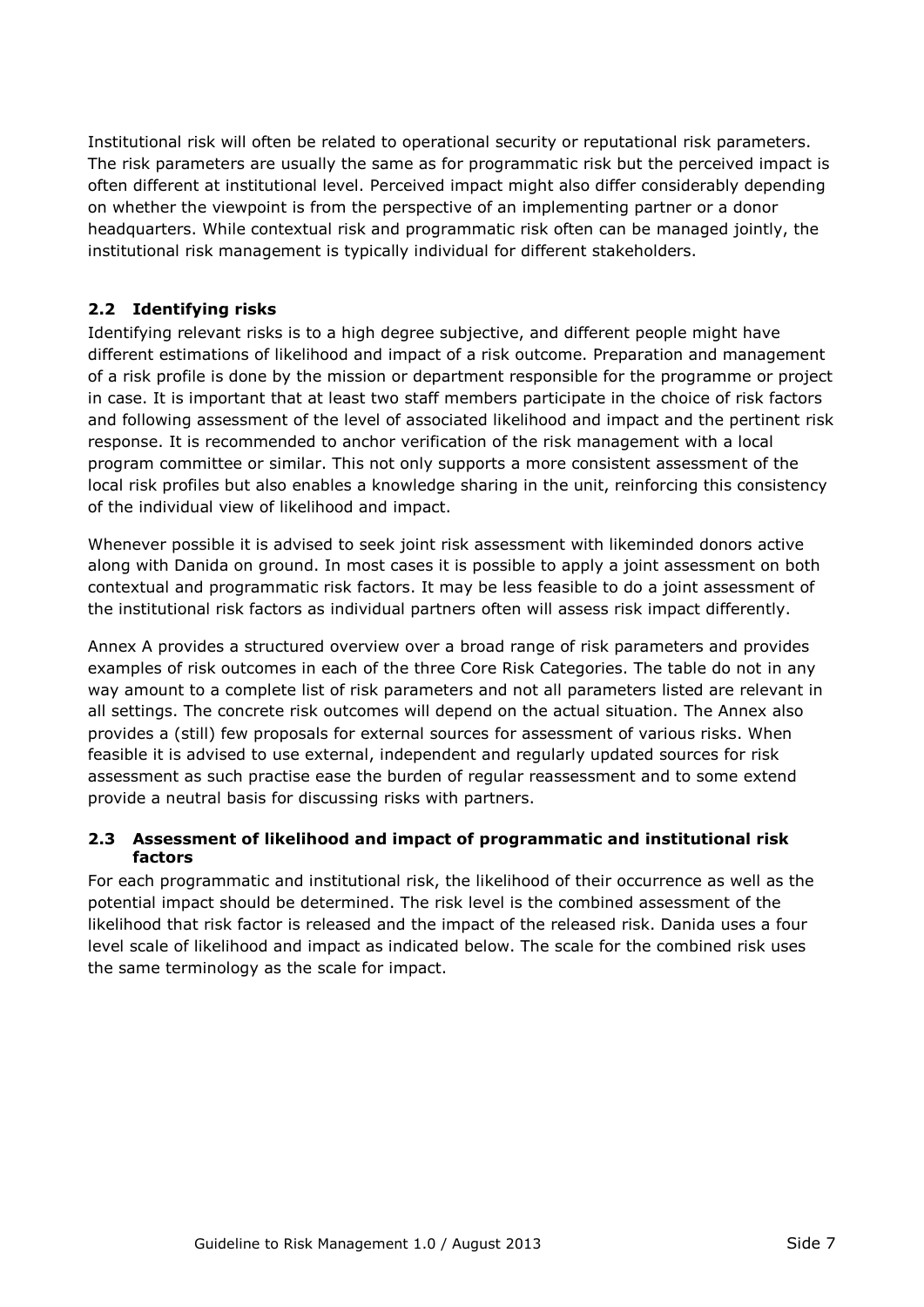| <b>Likelihood</b> | <b>Definition</b>                            | <b>Impact</b> | <b>Definition</b>               | <b>Combined</b><br>risk |
|-------------------|----------------------------------------------|---------------|---------------------------------|-------------------------|
| Rare              | May occur in<br>exceptional<br>circumstances | Insignificant | Minimal damage<br>or disruption | Insignificant           |
| <b>Unlikely</b>   | Could occur at some<br>time                  | Minor         | Some damage or<br>disruption    | Minor                   |
| Likely            | Will probably occur in<br>most circumstances | Major         | Serious damage or<br>disruption | Major                   |
| Almost certain    | Expected to occur in<br>most circumstances   | Significant   | Massive damage<br>or disruption | Significant             |

Often a risk factor carries both programmatic and institutional risks; the likelihood of the risk factor occurring remains the same, irrespectively if it has programmatic and/or institutional risk, but the impact might be different at the two levels.

The methodology of combined assessments of likelihood and impact is quite universal but local and international partners can be expected to use more or less different scales and terminology. Denmark does not insist on using its own terminology in cooperation with partners but the Danida terminology is mandatory for the use of presenting Concept Notes to the Programme Committee or grant proposals to the Danida Grant Committees.

#### <span id="page-7-0"></span>**2.4 Risk responses**

An important part of risk management is to identify and implement appropriate risk responses. In general the response can be categorised as one of the four main strategies:

- 1. Avoidance (do not go through with the activity or part of the activity),
- 2. Mitigation / Reduction (take actions that reduce the likelihood or impact of the risk),
- 3. Sharing or insuring (reducing risk by sharing or insuring, also called transferring), and
- 4. Acceptance (accepting the risk based on a cost benefit or cost-effectiveness analysis)

It should be noted that implementing a risk response might give cause to other risks, e.g. mitigating fiduciary risks by imposing additional control mechanisms could lead to failure in achieving the programme's objectives; or extensive management of security risks could limit access to beneficiaries, thus increasing the programmatic risk of not achieving objectives or causing harm; or acceptance of programmatic risk could increase the institutional risk.

Mitigating measures can contribute to reduce risks, either by reducing likelihood of the risks occurring or by reducing the impact that they will have if they occur. The simplest form of removing a risk is by avoiding the action. However, this measure should only be applied when the risk does not justify the benefits of providing support.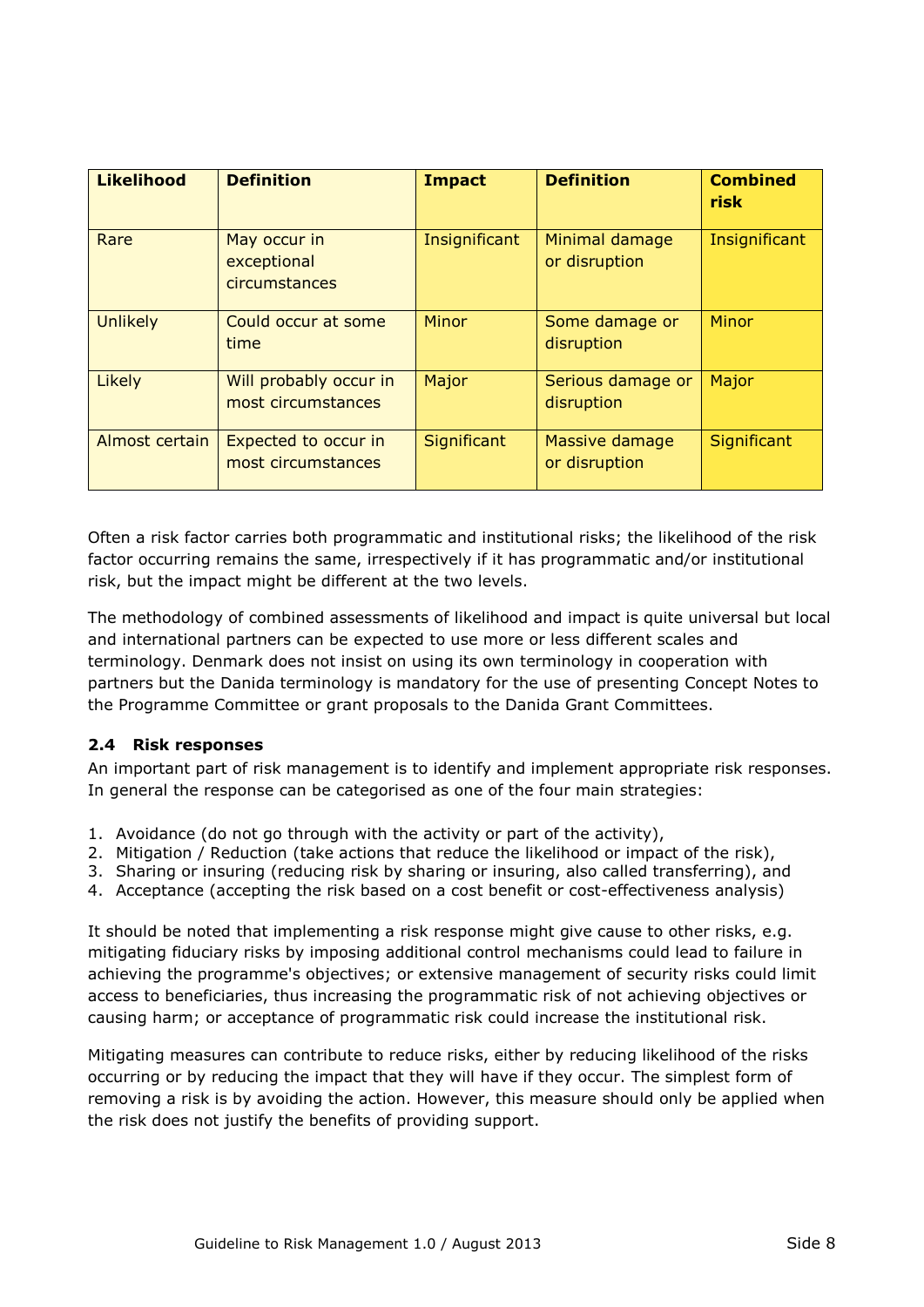Continuous assessment of risks during implementation, whether changes in identified risks or occurrence of new risks, is in itself a risk response.

Prior to adopting mitigating measures it needs to be considered if the effects of the mitigating measures warrant their cost. Mitigating measures should preferably be in place prior to allocation of funds, but this might not always be feasible, in which case the establishment or development of mitigating measures might be part of the activities, preferably with a clear and reasonable deadline. An example could be improving the national audit body or other controlling body of public finances when working through national systems.

#### <span id="page-8-0"></span>**2.5 The Danida Risk Management Matrix**

The Risk Management Matrix has three sections:

1) A section with a matrix for contextual risks, which is the same for all programmes and projects within that particular context. The matrix should be read from left to right. Levels for likelihood and impact must be selected from drop-down list in each cell. In the right hand column risk response can be indicated if applicable. At context level individual actors can rarely provide an adequate risk response but EU-cooperation or other joint or multilateral mechanisms could be relevant.

2) A section with a matrix for programmatic risk and a matrix for institutional risks, which should be used at project or programme level. The identified risks that are described in the Risk Management Matrix should not be a comprehensive list of all risk factors, but rather focus on the risks of most importance to Danish support. Usually 5 -10 risks per risk category should suffice. For Country Programmes this section should be repeated for each Thematic Programme.

The matrix should be read from left to right. Levels for likelihood and impact must be selected from drop-down list in each cell. The cell for Risk Response is used for a brief presentation of planned measures and their effect on the originally assess of likelihood and impact. The column for the combined residual risk is a measure for the risk level when combining the assessment of likelihood and impact after consideration of the expected effect of the risk response measure described in the previous column.

The columns for risk factor, likelihood and background to assessment of likelihood are automatically copied from the programmatic risk subsection to the institutional risk sub section as these data usually should be replicated whereas the impact and combined residual risk normally is assessed differently.

3) A section for planning and documenting regular follow-up where deviations from the original assessment are recorded during implementation.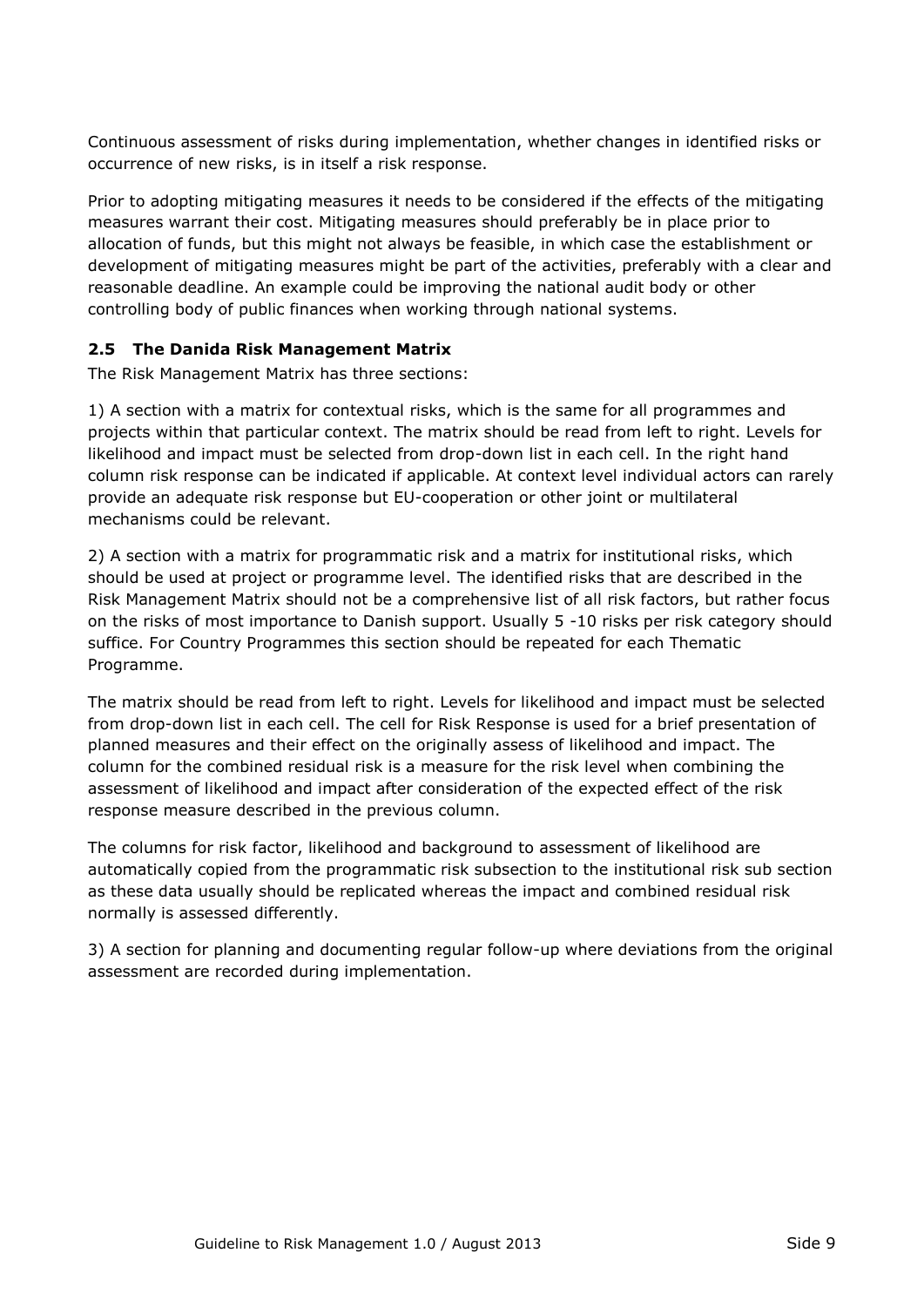# <span id="page-9-0"></span>**3 Risk Management during the programme cycle**

Risk management is fully integrated in all phases of the Danida programme cycle. Generally, risk management and use of the Risk Management Matrix should be considered an iterative process throughout the programme cycle. Risk management is not an exercise for its own purpose.



Considerations specific for each phase are elaborated below.

#### <span id="page-9-1"></span>**3.1 Preparation**

Especially during the identification and preparation should risk assessment and determination of feasible risk responses be an integrated part of the highly iterative processes at this stage. For programmes with a grant budget above DKK 39 million, at the end of the preparation phase, a preliminary Risk Management Matrix is annexed to the Presentation Note to the Programme Committee and the risk assessment is expected to inform the proposals contained in that Note. For programmes with an unusually high level of risk, the Presntation Note must include consideration regarding risk responses beyond standard measures, i.e. increased risk monitoring or early involvement of the political level before proceeding with preparation of the programme.

#### <span id="page-9-2"></span>**3.2 Formulation and appraisal**

Up to appraisal the full Risk Management Matrix is developed as part of the iterative formulation process. The programmatic and institutional risks should be adequately analysed using the full matrix including risk responses with associated budgets to be included in the programme. A list of risk factors including possible indicators is found in annex A. What to do about the risk - the risk response - must also be prepared as part of this exercise. The appraisal will include an assessment of the full risk profile and response.

### <span id="page-9-3"></span>**3.3 Financing decision**

Conclusions of the risk assessment are incorporated in the appropriation note as part of the narrative and with a standardised presentation of the 3 – 5 most important of the identified risks. The Risk Management Matrix is annexed to the appropriation note to Danida's External Grant Committee, Danida's Internal Grant Committee or Head of Unit as appropriate.

In extraordinary cases where the risk of a proposed programme is assessed to be unusually high, the frequency of the planned revisits of the risk matrix and possibly increased reporting will be proposed as part of the initial risk assessment as presented to the appropriation authority.

### <span id="page-9-4"></span>**3.4 Implementation**

As standard during implementation the Risk Management Matrix should be re-assessed and revised at least annually. Risk management will as standard be assessed as part of reviews.

An important feature of risk monitoring is that it remains flexible. In the outset the Risk Management Matrix indicates the schedule for re-assessments, but the schedule itself should be revised in case the risks change substantially. This allows the overall monitoring to adapt to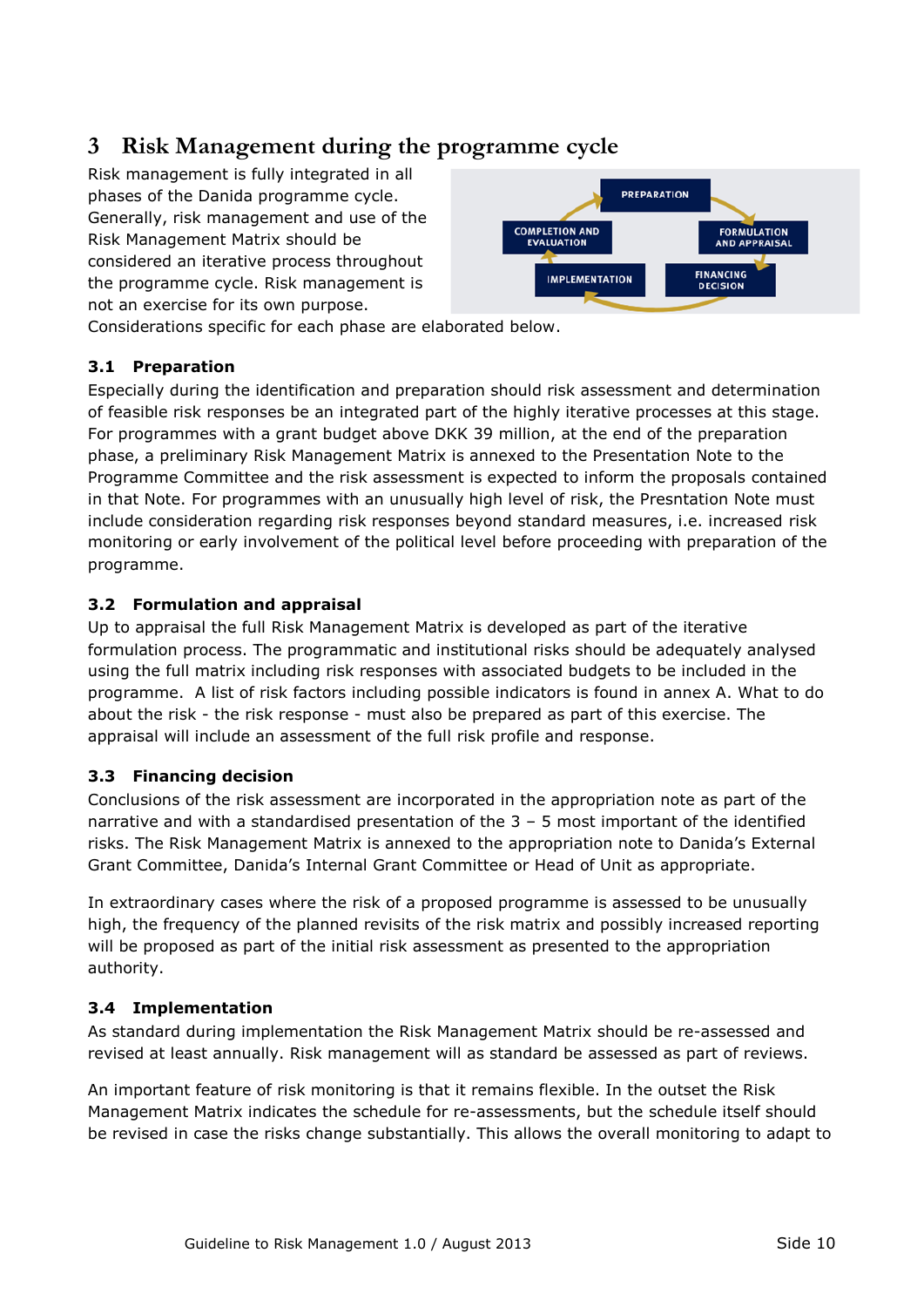the specific circumstances. It also serves as a risk response as the increase in risk impact can be mitigated by a closer monitoring.

The Risk Management Matrix should be assessed and revised as appropriate on ad hoc basis in case of substantial increase in identified risks or the emergence of new substantial risks (war breaking out, political upheaval, the partnership deteriorates or major change in the Danida strategy or policy). In the event that risks gradually or momentously increase to an extraordinary high level or significant risk outcomes are realised, the responsible unit should request the Under Secretary for Development Cooperation for an extraordinary meeting in the Programme Committee with the aim to determine the appropriate response to the situation.

For programmes with a grant above DKK 39 million, changes in risk assessment is reported annually through PMI. It is the responsibility of the responsible unit to inform significant changes in a Risk Management Matrix of a Bilateral Development Programme to MFA management as part of the annual strategic dialogue.

Any revised version of the risk profile should be uploaded to the PMI, allowing a history of risk profiles at hand when reviewing the documentation of the grant.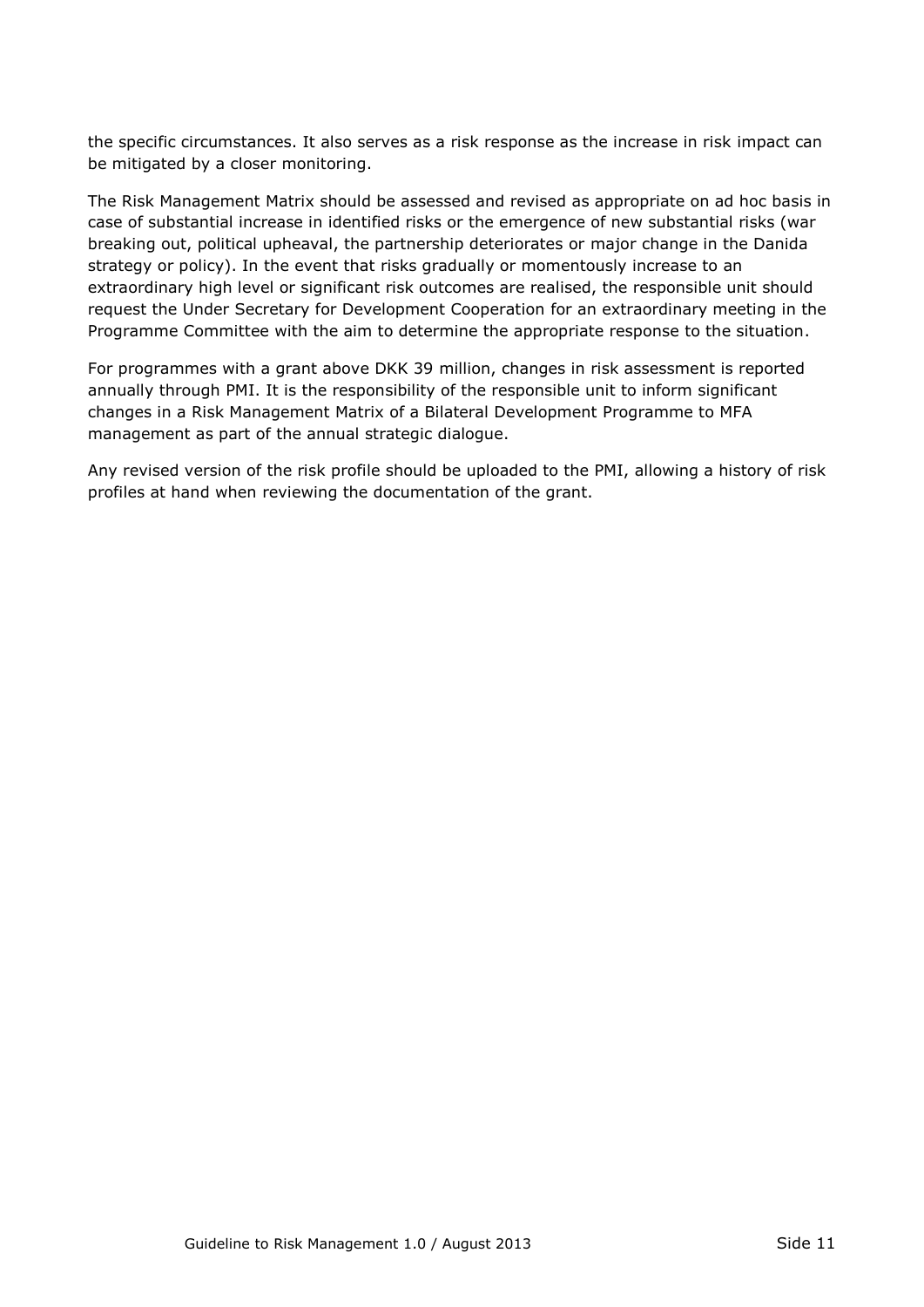# <span id="page-11-0"></span>**4 Tools and Resources**

Available from [www.amg.um.dk](http://www.amg.um.dk/)

- A. List of Risk Categories, Risk Parameters and sources for external assessments
- B. Risk Management Matrix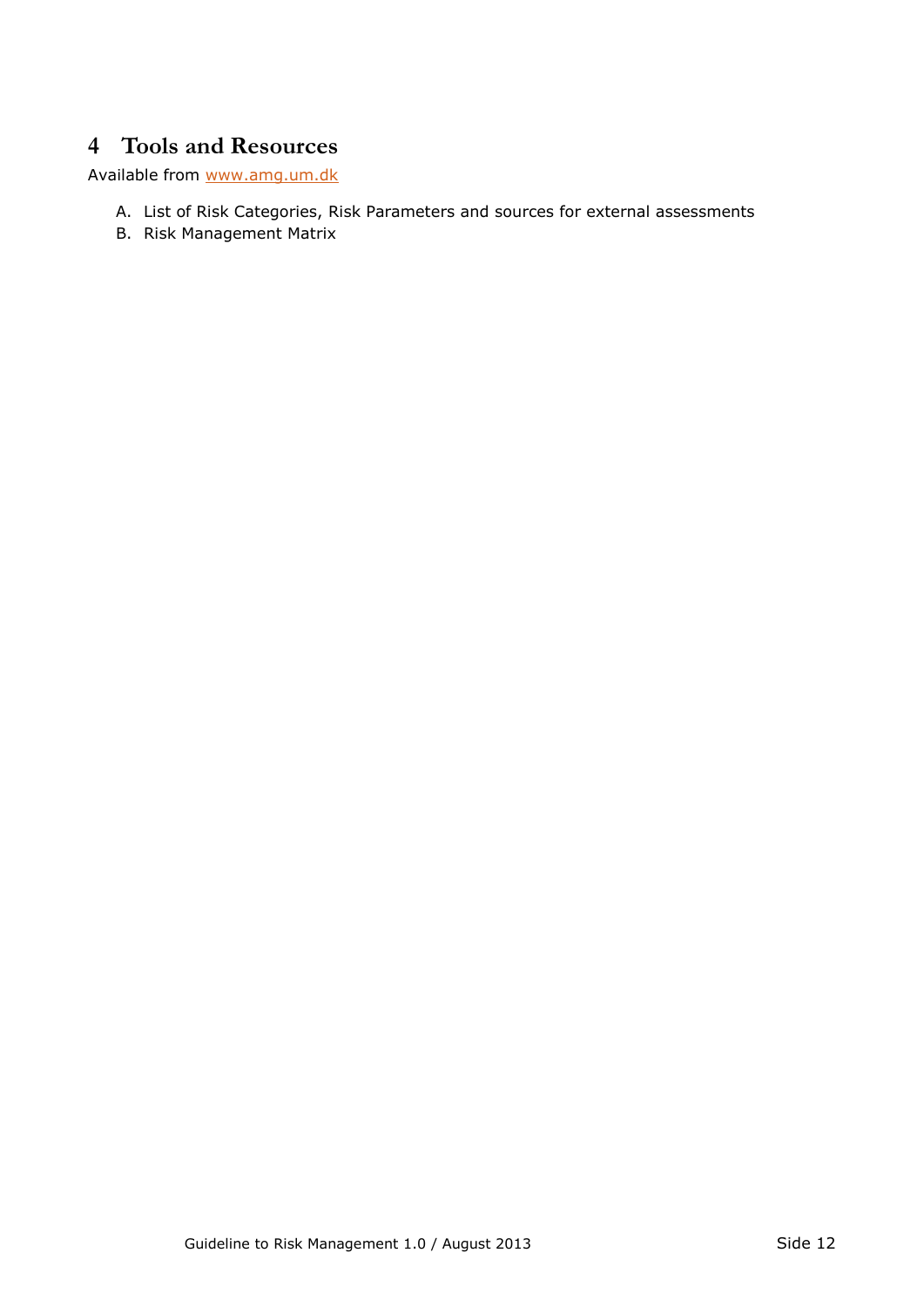#### **Risk Categories and Risk Parameters – an inspirational overview**

The table at the following page serves to structure possible risk parameters and provides examples of risk outcomes in each of the three Core Risk Categories. The table do not amount to a complete list of risks and not all risks listed are relevant in all settings. The concrete risks will depend on the actual situation.

#### **CONTEXTUAL RISK**

This category covers the range of potential adverse outcomes that may arise in a particular context, including the risk of harm beyond the immediate context or the country's borders.

Individual contextual risks are defined by the particular setting, but some common types of risk outcome are listed below. The risk factors that underlie these various categories depend on the context, but they may include governance failure (e.g. the failure of effective public financial management or law enforcement); competition for resources; natural hazards; and pre-existing socio-political tensions.

Here, many of the risk outcomes are themselves risk factors for other types of risk, e.g. an economic crisis may trigger conflict and a humanitarian crisis. The complex interplay among different factors makes contextual risk analysis difficult and highly dependent on good local knowledge.

| <b>Contextual</b>                                                                                                                                                                                                                                                                                      |                                                                                                                                                                                                                                                                                 |                                                                                                                                                                                                                                                                                  |  |
|--------------------------------------------------------------------------------------------------------------------------------------------------------------------------------------------------------------------------------------------------------------------------------------------------------|---------------------------------------------------------------------------------------------------------------------------------------------------------------------------------------------------------------------------------------------------------------------------------|----------------------------------------------------------------------------------------------------------------------------------------------------------------------------------------------------------------------------------------------------------------------------------|--|
| <b>Parameters</b>                                                                                                                                                                                                                                                                                      | <b>Risk Outcomes</b><br>(examples)                                                                                                                                                                                                                                              | <b>Sources</b>                                                                                                                                                                                                                                                                   |  |
| <b>Security &amp; Safety</b><br>Interstate war<br>Civil war<br>State Break-<br>down<br>Violent crime,<br>terror, piracy<br>Natural disasters<br>-<br>Pandemics                                                                                                                                         | Generally risk<br>$\bullet$<br>increase on all<br>parameters in<br>and around<br>affected area                                                                                                                                                                                  | UNOCHA sitrep's<br>$\bullet$<br>Official travel advice<br>$\bullet$<br>Global Peace Index<br>$\bullet$<br>(www.economicsandpeace.org)                                                                                                                                            |  |
| <b>Political &amp; Social</b><br>Government<br>Government<br>policies<br>Poverty reduction<br>-<br>strategy<br>Partnership<br>-<br>Institutions<br>Administration<br>$\overline{\phantom{a}}$<br>Rule of law<br>$\overline{\phantom{0}}$<br><b>Stakeholders</b><br>-<br>Gender issues<br>Rights issues | All planning and<br>$\bullet$<br>economic activity<br>hampered by<br>unstable political<br>situation<br>No Poverty<br>$\bullet$<br>Reduction<br>Strategy<br>available<br>Widespread<br>$\bullet$<br>corruption<br>Restrictions on<br>$\bullet$<br>civil and political<br>rights | <b>Failed State Index</b><br>$\bullet$<br>(www.fundforpeace.org)<br>Worldwide Governance Indicators<br>$\bullet$<br>(www.info.worldbank.org/governance/wgi)<br>Human Development Index<br>$\bullet$<br>(www.hdr.undp.org)<br>Joint Assesment of National Strategies<br>$\bullet$ |  |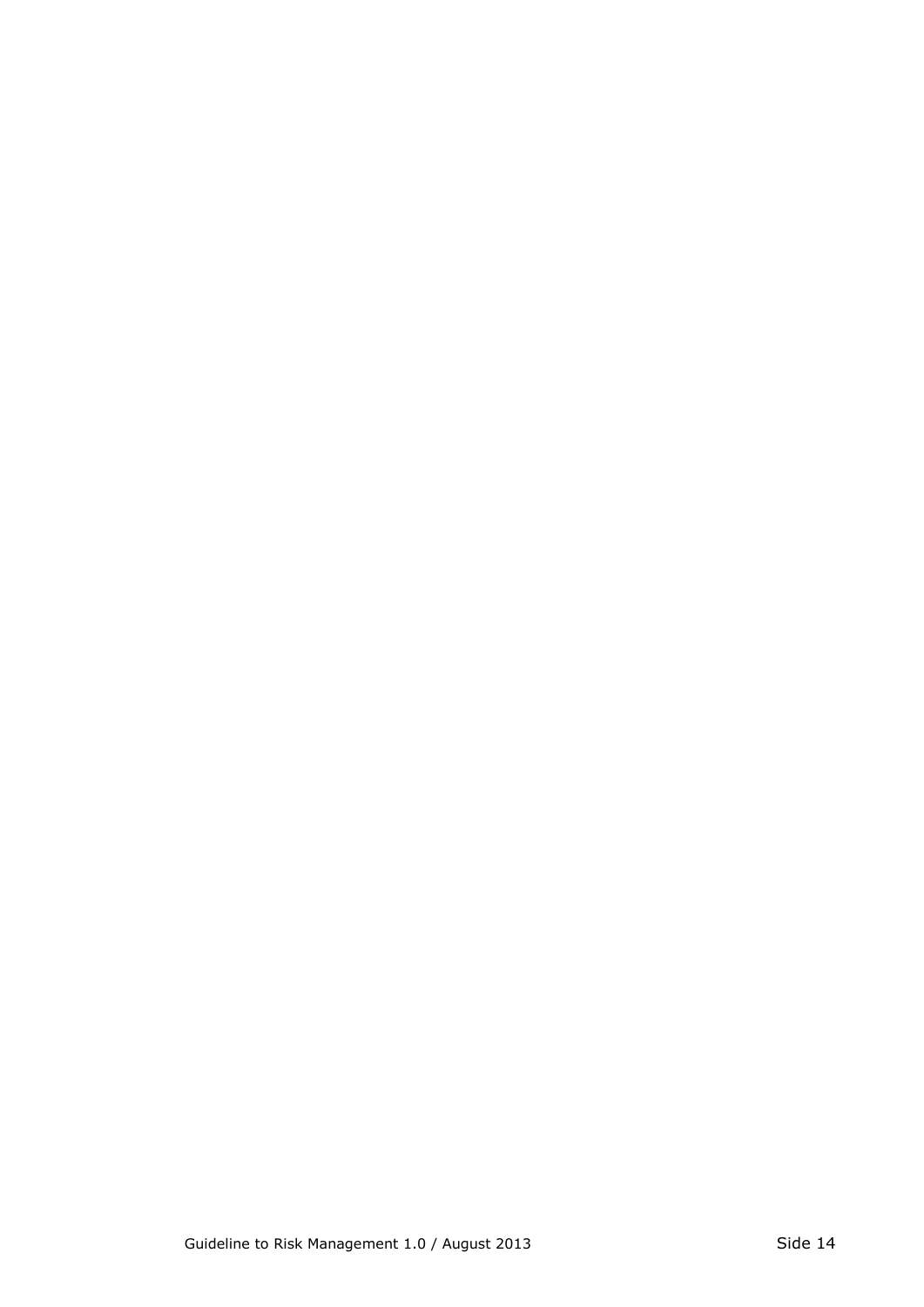| <b>Financial &amp;</b><br><b>Economical</b><br>Financial<br>management<br>Corruption<br>Procurement<br>Legal framework<br><b>Finance Act</b><br>$\overline{\phantom{a}}$<br>Process<br>Audit<br>Fiscal and foreign<br>$\overline{\phantom{0}}$<br>trade balances<br>Recession,<br>$\qquad \qquad -$<br>inflation | Poor budget<br>$\bullet$<br>discipline as result<br>of lacking<br>independence of the<br>Supreme Audit<br>Institution<br>Non-existence of<br>$\bullet$<br>internal audit<br>increase general risk<br>of misuse of funds | World Bank PEFA Assessments<br>$\bullet$<br>(www.bit.ly/wbpefa)<br>Transparency International<br>(www.transparency.org)<br>$\bullet$ |
|------------------------------------------------------------------------------------------------------------------------------------------------------------------------------------------------------------------------------------------------------------------------------------------------------------------|-------------------------------------------------------------------------------------------------------------------------------------------------------------------------------------------------------------------------|--------------------------------------------------------------------------------------------------------------------------------------|
| <b>Conflicts</b><br>Political<br>Religious<br>Ethnic<br>$\overline{\phantom{a}}$<br>Social class<br>Resources<br>$\overline{\phantom{0}}$<br>Trade<br>$\overline{\phantom{a}}$<br>International or<br>internal                                                                                                   | Some ethnic groups<br>$\bullet$<br>are denied political<br>influence<br>Two out of four<br>$\bullet$<br>boarders closed due<br>to decade-long<br>conflict with<br>neighbouring<br>countries                             | Global Peace Index<br>$\bullet$<br>(www.economicsandpeace.org)                                                                       |
| <b>Resources</b><br>Natural<br>Human<br>Financial                                                                                                                                                                                                                                                                | 'Brain drain'<br>$\bullet$<br>undermines<br>development efforts<br>Draught reoccurs<br>$\bullet$<br>more often and for<br>longer time<br>Falling commodity<br>$\bullet$<br>prices increase<br>budget deficit            |                                                                                                                                      |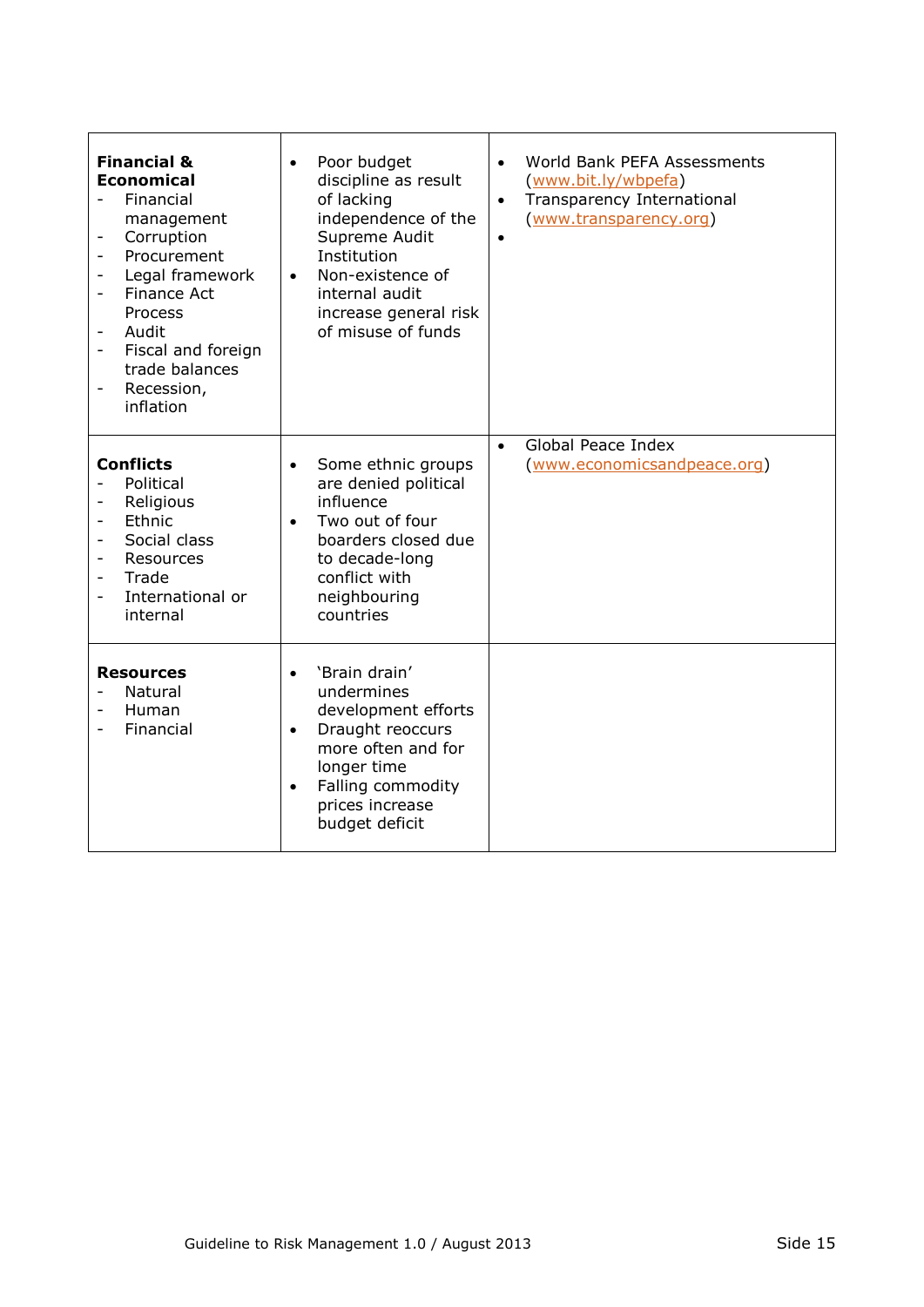# **PROGRAMMATIC RISK**

We use the term "programmatic risk" to include two kinds of risk: (1) the potential for an aid programme to fail to achieve its objectives; and (2) the potential for the programme to cause harm in the external environment. With regard to (1), the risk factors for programme failure include many of the contextual risks outlined above, as well as institutional and political factors. But there are many other reasons for potential programme failure. These include inadequate understanding of the context or flawed assessment of what needs to be done; management and operational failures; and failures of planning and co-ordination. Risk is also associated with new or innovative programme approaches (although there may also be risk in failing to innovate).

One common reason for failure to achieve programme objectives is that the objectives themselves are simply too ambitious, either in their nature or time frames. Indeed, overambitious objectives seem to be a common side effect of the political search for peace dividends in post-conflict settings. With regard to (2), programme interventions may both exacerbate and mitigate contextual risks. This includes the potential for aid to do damage to the economy or to the government of the country in question, or to exacerbate conflict and social divisions.

| <b>Programmatic</b>                                                                                                                                                                                                                                                                                                 |                                                                                                                                                                                                                                                                                                                                                                            |                                                                                                                                                                                                                                     |  |
|---------------------------------------------------------------------------------------------------------------------------------------------------------------------------------------------------------------------------------------------------------------------------------------------------------------------|----------------------------------------------------------------------------------------------------------------------------------------------------------------------------------------------------------------------------------------------------------------------------------------------------------------------------------------------------------------------------|-------------------------------------------------------------------------------------------------------------------------------------------------------------------------------------------------------------------------------------|--|
| <b>Parameters</b>                                                                                                                                                                                                                                                                                                   | <b>Risk Outcomes (examples)</b>                                                                                                                                                                                                                                                                                                                                            | <b>Sources</b>                                                                                                                                                                                                                      |  |
| <b>Security &amp; Safety</b><br>Interstate war<br>Civil war<br>State Break-down<br>Violent crime,<br>terror, piracy<br>Natural disasters<br>$\overline{\phantom{a}}$<br>Pandemics                                                                                                                                   | Limitations in access to intervention<br>$\bullet$<br>area<br>Life and well-being of staff<br>$\bullet$<br>threatened<br>Major increase in target group<br>$\bullet$<br>Displacement to or from<br>$\bullet$<br>intervention area<br>Damage to infrastructure and<br>$\bullet$<br>operational capacity<br>Lack of disaster or epidemic<br>$\bullet$<br>management planning | UNOCHA sitrep's<br>$\bullet$<br>Official travel advice<br>$\bullet$<br>Global Peace Index<br>$\bullet$<br>(www.economicsandpea<br>ce.org)                                                                                           |  |
| <b>Political &amp; Social</b><br>Government<br>Government<br>policies<br>Poverty reduction<br>strategy<br>Partnership<br>$\overline{\phantom{0}}$<br>Institutions<br>$\overline{\phantom{a}}$<br>Administration<br>Rule of law<br><b>Stakeholders</b><br>Gender issues<br>$\overline{\phantom{a}}$<br>Rights issues | Sector strategy and investment<br>$\bullet$<br>plan do not materialise<br>Agreed objectives cannot be<br>$\bullet$<br>reached due to general bias against<br>girls' enrolment for secondary<br>education<br>Limited capacity of local partners<br>$\bullet$<br>hampers implementation<br>Lack of political commitment and<br>$\bullet$<br>leadership                       | <b>Failed State Index</b><br>$\bullet$<br>(www.fundforpeace.org)<br>Worldwide Governance<br>$\bullet$<br>Indicators<br>(www.info.worldbank.or<br>g/governance/wgi)<br>Human Development<br>$\bullet$<br>Index<br>(www.hdr.undp.org) |  |
|                                                                                                                                                                                                                                                                                                                     |                                                                                                                                                                                                                                                                                                                                                                            |                                                                                                                                                                                                                                     |  |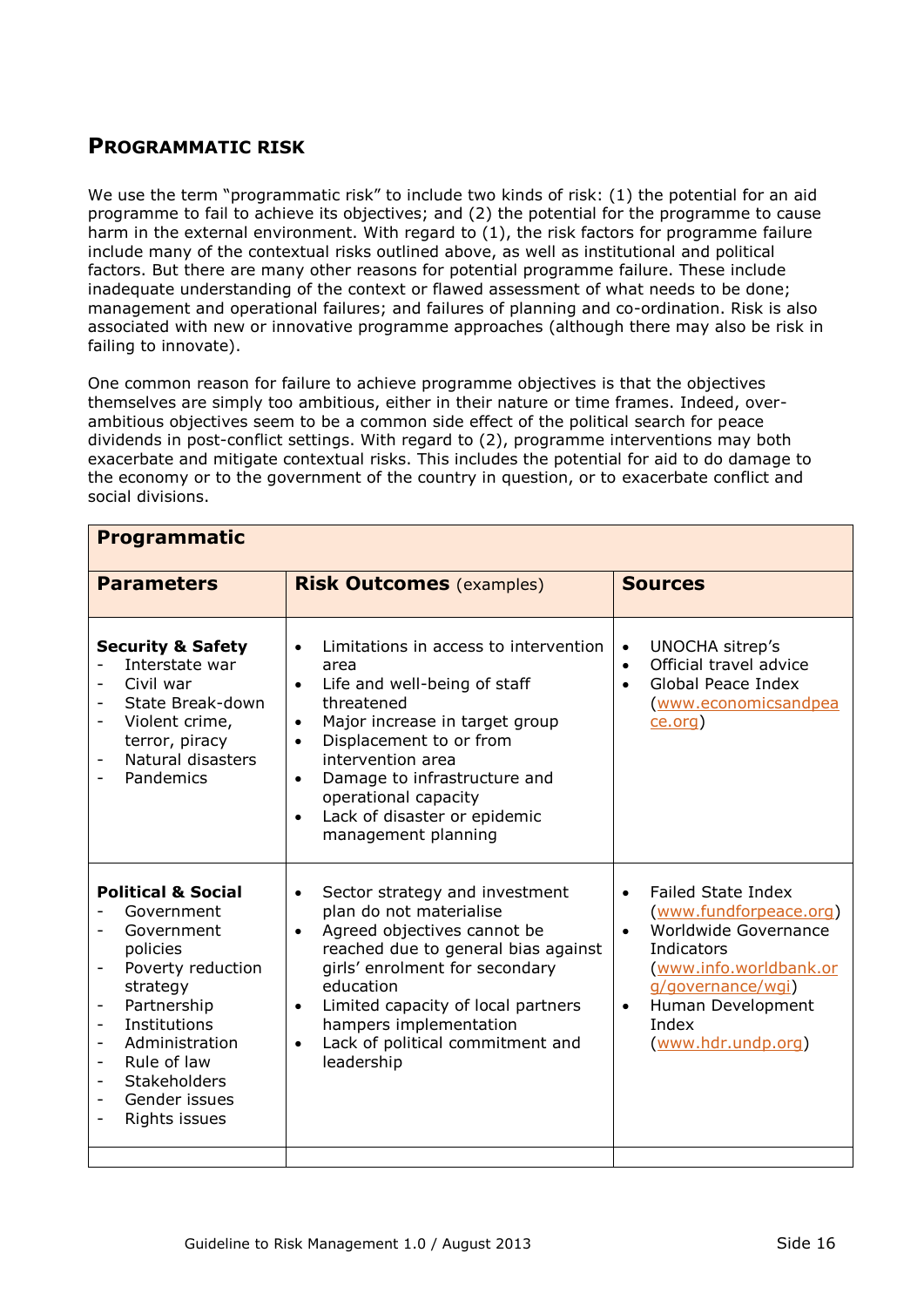| <b>Programmatic</b>                                                                                                                                                                                                                                                     |                                                                                                                                                                                                                                                                            |                                                                                                                                            |  |
|-------------------------------------------------------------------------------------------------------------------------------------------------------------------------------------------------------------------------------------------------------------------------|----------------------------------------------------------------------------------------------------------------------------------------------------------------------------------------------------------------------------------------------------------------------------|--------------------------------------------------------------------------------------------------------------------------------------------|--|
| <b>Parameters</b>                                                                                                                                                                                                                                                       | <b>Risk Outcomes (examples)</b>                                                                                                                                                                                                                                            | <b>Sources</b>                                                                                                                             |  |
| <b>Financial &amp;</b><br><b>Economical</b><br>Financial<br>management<br>Corruption<br>Procurement<br>Legal framework<br>$\overline{a}$<br>Finance Act<br>Process<br>Audit<br>Fiscal and foreign<br>$\overline{\phantom{0}}$<br>trade balances<br>Recession, inflation | Procurement rules accord with<br>$\bullet$<br>international standards but<br>compliance is weak<br>Sector receives insufficient and<br>$\bullet$<br>falling share of state budget<br>Annual targets not met due to late<br>$\bullet$<br>transfers from Ministry of Finance | World Bank PEFA<br>$\bullet$<br>Assessments<br>(www.bit.ly/wbpefa)<br>Transparency<br>$\bullet$<br>International<br>(www.transparency.org) |  |
| <b>Conflicts</b><br>Political<br>Religious<br>Ethnic<br>$\overline{\phantom{a}}$<br>Social class<br>$\overline{\phantom{a}}$<br>Resources<br>$\overline{\phantom{0}}$<br>Trade<br>International or<br>$\overline{a}$<br>internal                                        | Conflicts on water rights shortcuts<br>$\bullet$<br>irrigation project<br>One ethnic group is systematically<br>$\bullet$<br>denied access to services                                                                                                                     | Global Peace Index<br>$\bullet$<br>www.economicsandpea<br>ce.org)                                                                          |  |
| <b>Resources</b><br>Natural<br>Human<br>Financial                                                                                                                                                                                                                       | Intervention causes damage to the<br>$\bullet$<br>environment<br>Partner unable to hire or retain<br>$\bullet$<br>qualified staff<br>Partner or third party do not deliver<br>$\bullet$<br>on financial commitment                                                         |                                                                                                                                            |  |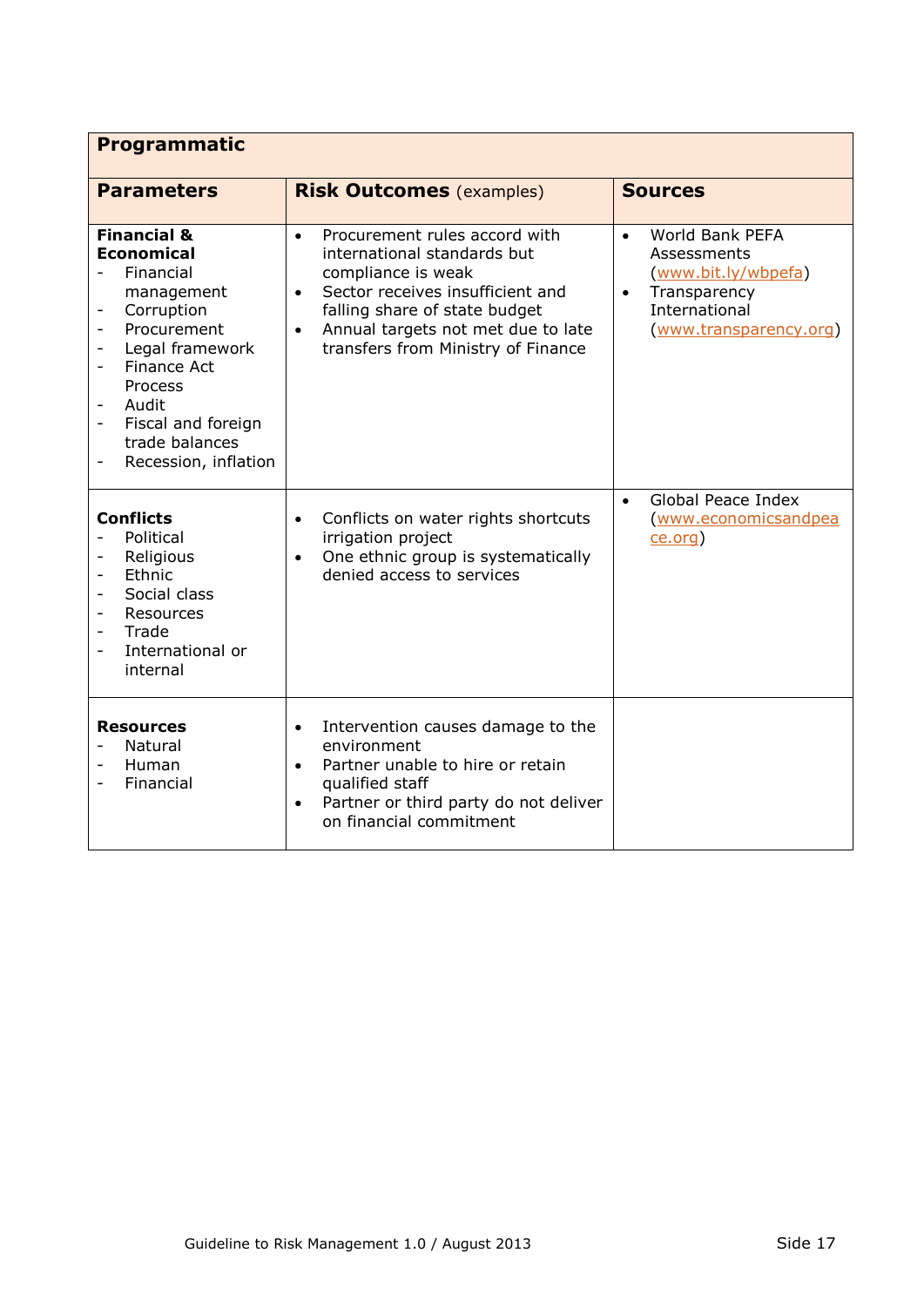#### **INSTITUTIONAL RISK**

This category includes "internal" risk from the perspective of the donor or its implementing partners. It includes the range of ways in which an organisation and its staff or stakeholders may be adversely affected by interventions.

These risks can be further categorised as follows:

• Operational security risks: e.g. threats to the safety of staff and partners or the continuity of programmes, etc.

• Financial and fiduciary risk: e.g. financial loss and risk of institutional liability for loss/failure resulting from corruption or financial mismanagement.

• Reputational risk: e.g. damage to a donor's reputation if it fails to achieve its objectives, or from financial/fiduciary failure.

• Political and reputational risk from engaging in countries where the appropriateness of aid support is questioned or where aid appears to support violent/corrupt groups.

Reputational risk may result from a donor failing to apply the agreed principles of good donorship, or perhaps from running too high a fiduciary risk and being exposed to criticism as a result.

| <b>Institutional</b>                                                                                                                                                                                                                                                                       |                                                                                                                                                                                                                                                                                                                   |                                                                                                                                                                                                                           |  |
|--------------------------------------------------------------------------------------------------------------------------------------------------------------------------------------------------------------------------------------------------------------------------------------------|-------------------------------------------------------------------------------------------------------------------------------------------------------------------------------------------------------------------------------------------------------------------------------------------------------------------|---------------------------------------------------------------------------------------------------------------------------------------------------------------------------------------------------------------------------|--|
| <b>Parameters</b>                                                                                                                                                                                                                                                                          | <b>Risk Outcomes</b><br>(examples)                                                                                                                                                                                                                                                                                | <b>Sources</b>                                                                                                                                                                                                            |  |
| <b>Security &amp; Safety</b><br>Interstate war<br>Civil war<br>State Break-<br>down<br>Violent crime,<br>terror, piracy<br>Natural disasters<br>Pandemics                                                                                                                                  | Public support to<br>$\bullet$<br>intervention<br>negatively<br>affected after<br>serious injury of<br>staff member                                                                                                                                                                                               | UNOCHA sitrep's<br>$\bullet$<br>Official travel advice<br>$\bullet$<br>Global Peace Index<br>$\bullet$<br>(www.economicsandpeace.org)                                                                                     |  |
| <b>Political &amp; Social</b><br>Government<br>Government<br>policies<br>Poverty<br>$\overline{\phantom{0}}$<br>reduction<br>strategy<br>Partnership<br>Institutions<br>Administration<br>Rule of law<br><b>Stakeholders</b><br>$\overline{\phantom{a}}$<br>Gender issues<br>Rights issues | Elections in y-<br>$\bullet$<br>land is presented<br>by media as far<br>from free and fair<br>- campaign<br>demands that<br>institution draws<br>out immediately<br>Governments<br>$\bullet$<br>lead<br>discrimination<br>against<br>homosexuals in<br>x-land results in<br>widespread<br>demand for<br>sanctions | <b>Failed State Index</b><br>$\bullet$<br>(www.fundforpeace.org)<br>Worldwide Governance Indicators<br>$\bullet$<br>(www.info.worldbank.org/governance/wqi)<br>Human Development Index<br>$\bullet$<br>(www.hdr.undp.org) |  |